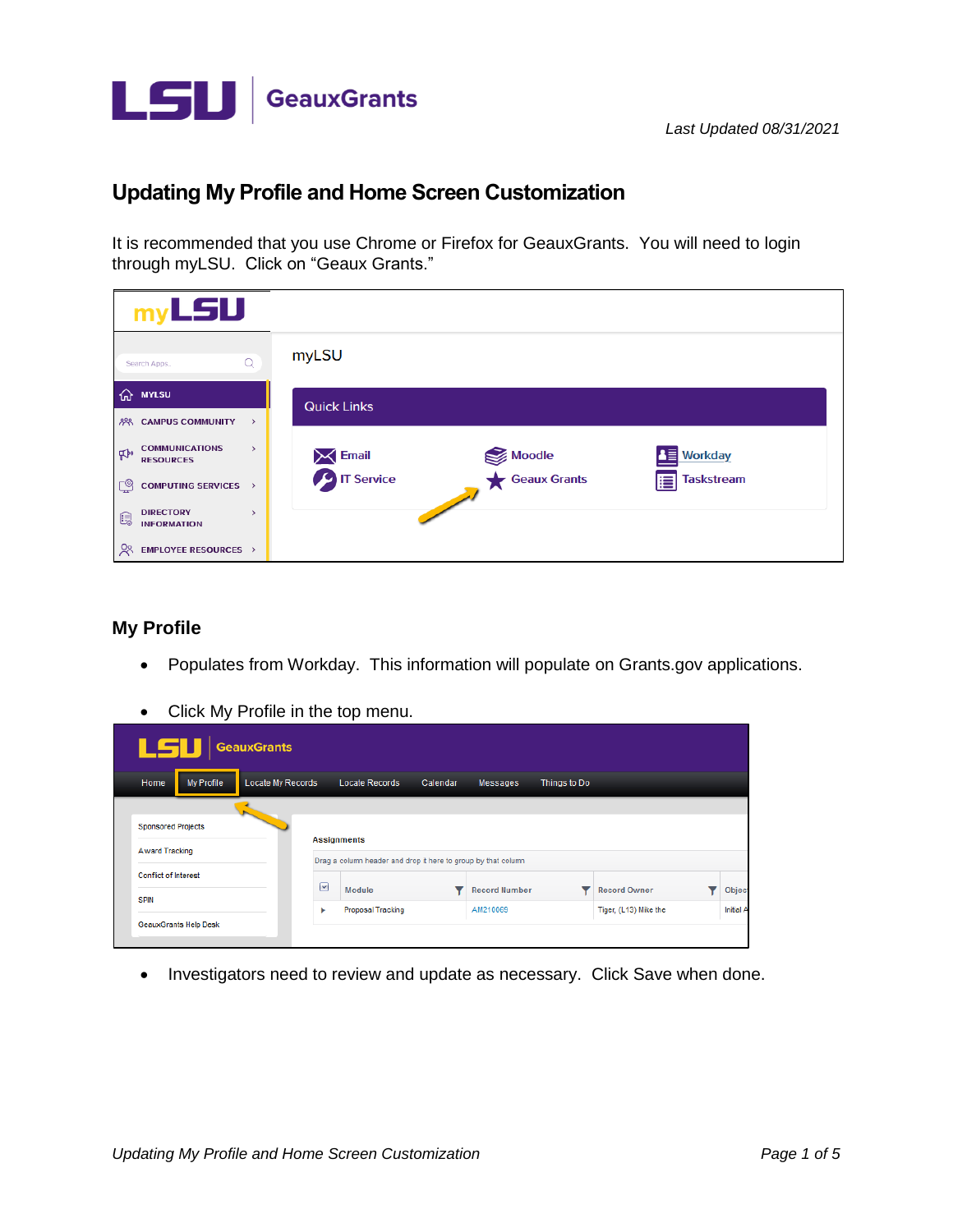• Your Workday Preferred Name will be used to populate Grants.gov applications. To update follow instructions at https://uiswcmsweb.prod.lsu.edu/training/employee/preferred\_name.pdf

| My Profile<br>Home                                             | Locate My Records<br><b>Locate Records</b><br>Calendar | Things to Do<br>Messages          |                                                    |
|----------------------------------------------------------------|--------------------------------------------------------|-----------------------------------|----------------------------------------------------|
| General                                                        | <b>General Information / User Preferences</b>          |                                   |                                                    |
| <b>Certifications and Trainings</b><br><b>Current Research</b> |                                                        | Salutation Test                   | 自<br><b>Appointment Date</b>                       |
| Collaborators                                                  |                                                        | First Name (L17) Mike             | <b>Degree</b>                                      |
| <b>Research Interests</b><br>Resources                         |                                                        | Last Name Tiger                   | <b>Title Faculty</b><br>Email itsbatesting@lsu.edu |
| <b>Sponsor Credentials</b><br><b>Sponsored Funding</b>         | Upload                                                 | Suffix                            | Email Format MultiPart                             |
| Biography<br>Advisees                                          |                                                        | Publishing First Name (L17) Mike  | Phone (225)578-9999                                |
| Associations and Societies                                     |                                                        | Publishing Last Name Tiger        | Fax (225)999-9999<br><b>Web Page</b>               |
| Biosketch<br><b>Courses Taught</b>                             |                                                        | ORCID ID (D Connect your ORCID ID |                                                    |

- For investigators who submit to federal agencies, please review your address for the following:
	- 1. Confirm 9-digit Zip Code and Address Grants.gov submissions require a 9-digit zip code. Review your primary address and confirm. If your address is not correct or your zip code is not 9 digits, then click Edit.

| <b>Addresses</b>         |                                                           | $\operatorname{\mathsf{Add}}$ |
|--------------------------|-----------------------------------------------------------|-------------------------------|
| Sort By $\boxed{\smile}$ | <b>Primary Address</b>                                    | 1 Items Page 1 of 1           |
| $_{\circ}$               | <b>LSU</b><br>202 Himes Hall<br>Baton Rouge LA 70803-0001 | $\qquad \qquad$ Edit          |

Next Add the 4-digit suffix to your zip code. For campus addresses that use  $\bullet$ 70803, add -0001. Make any other updates to your address. Click Save.

| <b>Edit Address</b>                       | Save Cancel                 |
|-------------------------------------------|-----------------------------|
| Address1 [LSU                             | Address2 202 Himes Hall     |
| Address3                                  | Address4                    |
| City Baton Rouge                          | County                      |
| <b>State</b><br>Louisiana<br>$\checkmark$ | Zip 70803-0001              |
| Mailstop                                  | Address Type<br><b>WORK</b> |
| Country U.S.A.<br>$\checkmark$            | Phone (225)578-2760         |
| Fax                                       | Email itsbatesting@lsu.edu  |
|                                           |                             |
| $\,<$                                     |                             |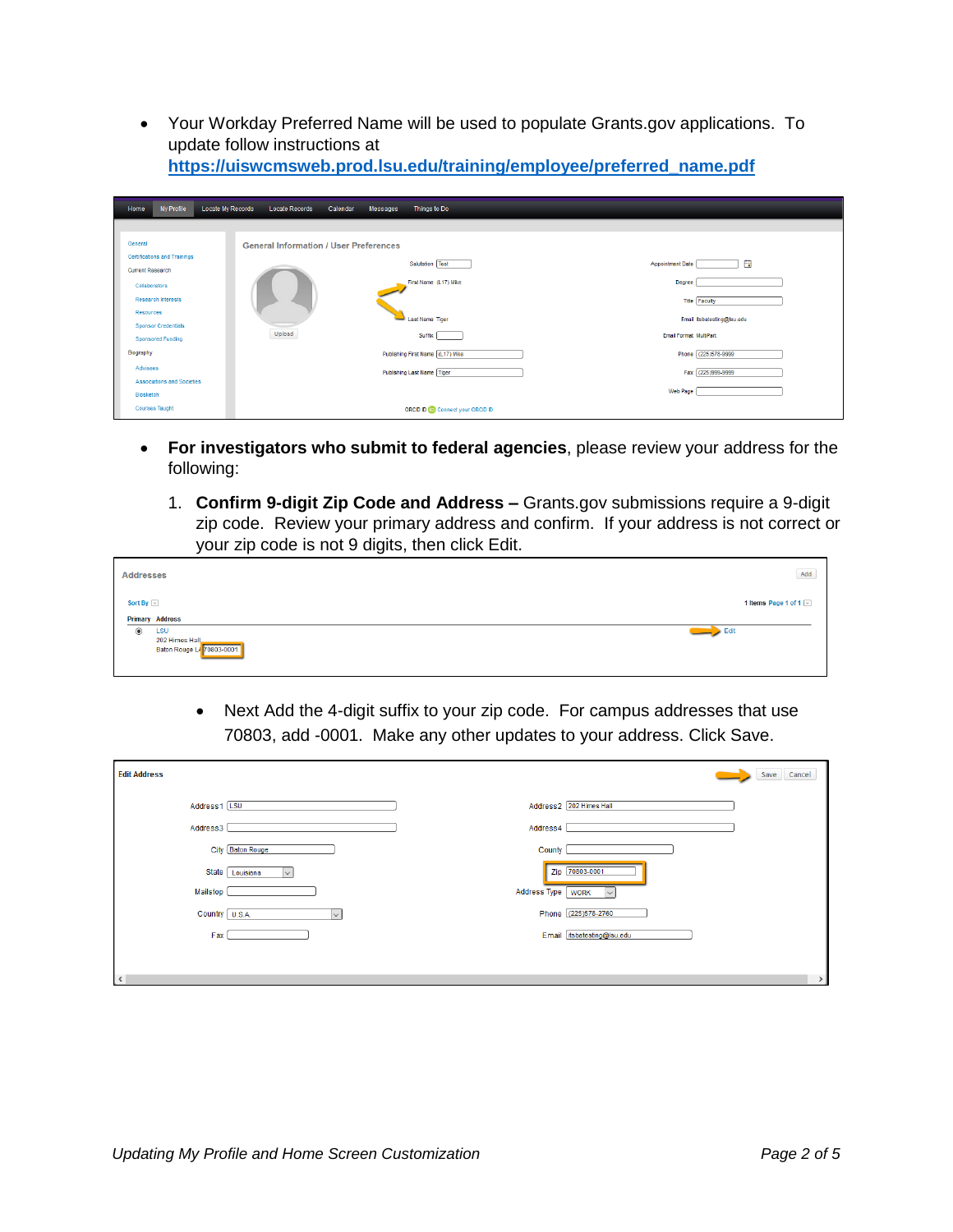• Update Sponsor Credentials - Investigators who plan to submit to the National Institutes of Health (NIH) and/or the National Science Foundation (NSF) should enter their NIH Commons ID and NSF FastLane ID under Sponsor Credentials. Click Sponsor Credentials tab on left and then click Add in upper right.



NIH COMMONS ID SHOULD BE IN ALL CAPITAL LETTERS.

| LSU<br>GeauxGrants                                                                                                                                          |                                                                              | DEVELOPMENT SITE   Welcome (L14) Mike Tiger Logout |
|-------------------------------------------------------------------------------------------------------------------------------------------------------------|------------------------------------------------------------------------------|----------------------------------------------------|
| My Profile<br><b>Locate My Records</b><br>Home                                                                                                              | Things to Do<br><b>Locate Records</b><br>Messages<br>Calendar                | Q<br>Quick Find                                    |
| General<br><b>Certifications and Trainings</b><br><b>Current Research</b><br>Collaborators<br><b>Research Interests</b><br>Resources<br>Sponsor Credentials | <b>Sponsor Credentials</b><br>No records currently associated with this user | Add                                                |

On pop up type ID in Credential box and then select Credential Type from dropdown.  $\bullet$ Click Save. Repeat step as needed.

| Create Sponsor Credential                              | Save                 |
|--------------------------------------------------------|----------------------|
| * Indicates A Mandatory Field<br>* Credential          |                      |
| * Credential Type<br>NIH Commons ID<br>NSF FastLane ID |                      |
| $\left  \cdot \right $                                 | $\ddot{\phantom{1}}$ |

Do not complete Biography or Setup sections. These won't be utilized in GeauxGrants.  $\bullet$ 

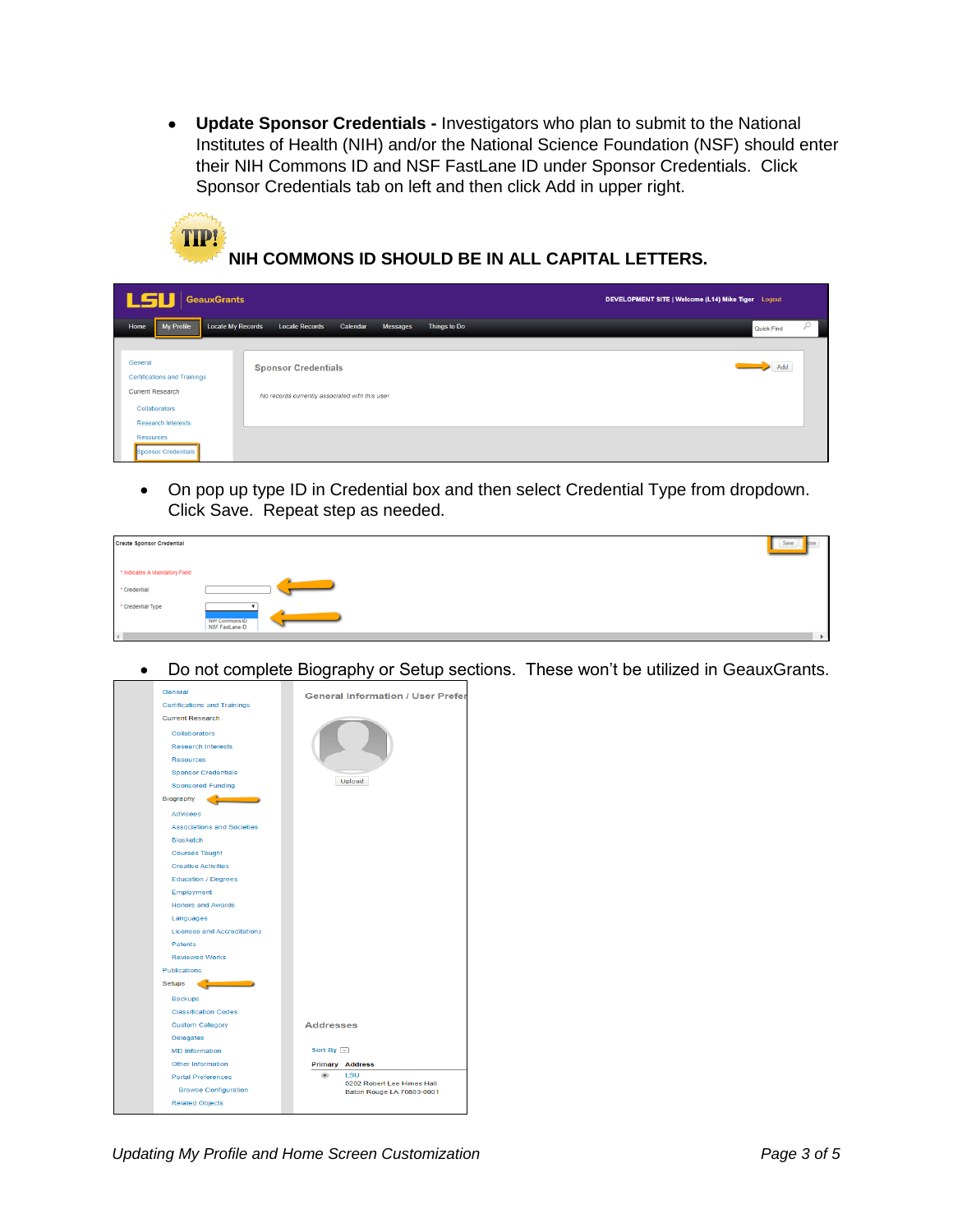## **Customize your Home Screen**

- $\bullet$ You Homes Screen is preset to include the following widgets:
	- Assignments Shows you action items  $\bullet$
	- GeauxGrants Help
	- Records I am Named On Lists all records you are named on regardless of role.
	- System messages Added when needed.
	- Messages This is a copy of any emails you receive from GeauxGrants.  $\bullet$
- To customize your home screen, click on Portal Configurations in lower right corner.

| $L$ <i>SLI</i>   GeauxGrants                                                                                             |                                                                                                                                                                                                                                                                                                         | Welcome (L13) Mike Tiger Logout                            |
|--------------------------------------------------------------------------------------------------------------------------|---------------------------------------------------------------------------------------------------------------------------------------------------------------------------------------------------------------------------------------------------------------------------------------------------------|------------------------------------------------------------|
| Locate My Records<br>Home<br>My Profile                                                                                  | <b>Locate Records</b><br>Calendar<br>Things to Do<br>Messages                                                                                                                                                                                                                                           | Q<br>Quick Find                                            |
| <b>Sponsored Projects</b><br>Award Tracking                                                                              | <b>Assignments</b><br>Drag a column header and drop it here to group by that column                                                                                                                                                                                                                     | Open $\overline{\vee}$ Your action items $\overline{\vee}$ |
| Conflict of Interest<br><b>SPIN</b>                                                                                      | $\boxed{\mathbf{v}}$<br>Module<br>$\blacktriangledown$ Object<br><b>T</b> Record Status<br>$\blacktriangleright$ Subject<br><b>T</b> Record Number<br><b>T</b> Record Owner<br>AM210069<br>Initial Application<br>Proposal Tracking<br>Tiger, (L13) Mike the<br>Routing<br>Your action is required<br>× | Y<br><b>T</b> Assigned<br>۸<br>03-Dec-2020 1:51:32 PM      |
| GeauxGrants Help Desk                                                                                                    |                                                                                                                                                                                                                                                                                                         | $\checkmark$                                               |
| <b>Contact Info</b><br>Conflict of Interest<br><b>ITS Service Desk</b><br>(225) 578-3375 option 1<br>servicedesk@lsu.edu | <b>System Messages</b><br><b>GeauxGrants Help</b><br>There are no messages at this time.                                                                                                                                                                                                                |                                                            |
| <b>Sponsored Projects</b><br><b>Award Tracking</b><br>Office of Sponsored Programs<br>(225) 578-2760<br>osp@lsu.edu      | PM-11 forms can be created and managed under the Conflict of Interest menu.<br><b>Help &amp; Training</b><br>GeauxGrants Online Help Desk<br><b>How To Submit:</b>                                                                                                                                      |                                                            |
| Human Subjects Review<br><b>SPIN Database</b><br>Office of Research & Economic<br>Development<br>(225) 578-8692          | - Proposals<br>RB Applications<br>PM-11 - Outside Employment<br>Significant Financial Interest (SFI)<br>Externally-funded Travel Disclosures                                                                                                                                                            |                                                            |
| irb@lsu.edu                                                                                                              | <b>Policy Documents</b><br>PM 11 - Outside Employment<br>PS 98 - Financial Conflicts of Interest in Research                                                                                                                                                                                            |                                                            |
|                                                                                                                          |                                                                                                                                                                                                                                                                                                         | <b>D</b> Portal Configurations                             |

- We recommend adding the following:
	- a) Recent Activity Easy Access to the most recent proposals/awards you have opened.
	- b) Saved Browse Templates Quick access to frequent searches you have saved.
	- c) Bookmarks You can bookmark a proposal/award you are working on to easily access from home screen.

|             | <b>Portal User Preferences</b>              |                |                                                |            |        |                    | Save        | Close |
|-------------|---------------------------------------------|----------------|------------------------------------------------|------------|--------|--------------------|-------------|-------|
| lod<br>wa   | <b>Double Widgets</b><br><b>Widget Name</b> | Enable/Disable | <b>Available Widgets</b><br><b>Widget Name</b> |            | Infoed | <b>Third Party</b> | Institution |       |
|             | Messages                                    | Disable $\sim$ | Agreements - Recent Activity                   | Use        |        |                    | Yes         |       |
| 'op<br>'acl | Assignments                                 | Enable $\sim$  | Awards by Sponsor (top 10)                     | Use        |        |                    | Yes         |       |
| 'opt        | SPIN                                        | Disable $\vee$ | Awards by Sponsor Type                         | Use        |        |                    | Yes         |       |
| acl         |                                             |                | Bookmarks                                      | Use        |        |                    | Yes         |       |
| 'op         |                                             |                | COI - Annual Disclosure                        | Use        |        |                    | Yes         |       |
| acl         |                                             |                | ENT - Meeting Calendar                         | Use        |        |                    | Yes         |       |
|             |                                             |                | My Projects                                    | Use        |        |                    | Yes         |       |
|             |                                             |                | Proposal Deadlines                             | Use        |        |                    | Yes         |       |
|             |                                             |                | Quick Links                                    | Use        |        |                    | Yes         |       |
|             |                                             |                | Recent Activity                                | Use        |        |                    | Yes         |       |
|             |                                             |                | Saved Browse Template                          | Use        |        |                    | Yes         |       |
| Эr          |                                             |                | SMARTS™ Notifications                          | Use        |        |                    | Yes         |       |
| er          |                                             |                | SPIN Bookmarks                                 | Use        |        |                    | Yes         |       |
|             |                                             |                | SPIN Training & Resources                      | Use        |        |                    | Yes         |       |
| ms          |                                             |                | SPIN™ Custom Funding Opportunities             | Use        |        |                    | Yes         |       |
|             |                                             |                | Up-and-Coming Reviews                          | <b>Use</b> |        |                    | Yes         |       |
| ra          |                                             |                | WorkFlow Map                                   | Use        |        |                    | Yes         |       |
| its         |                                             |                |                                                |            |        |                    |             |       |
|             |                                             |                |                                                |            |        |                    |             |       |
| Su          |                                             |                |                                                |            |        |                    |             |       |